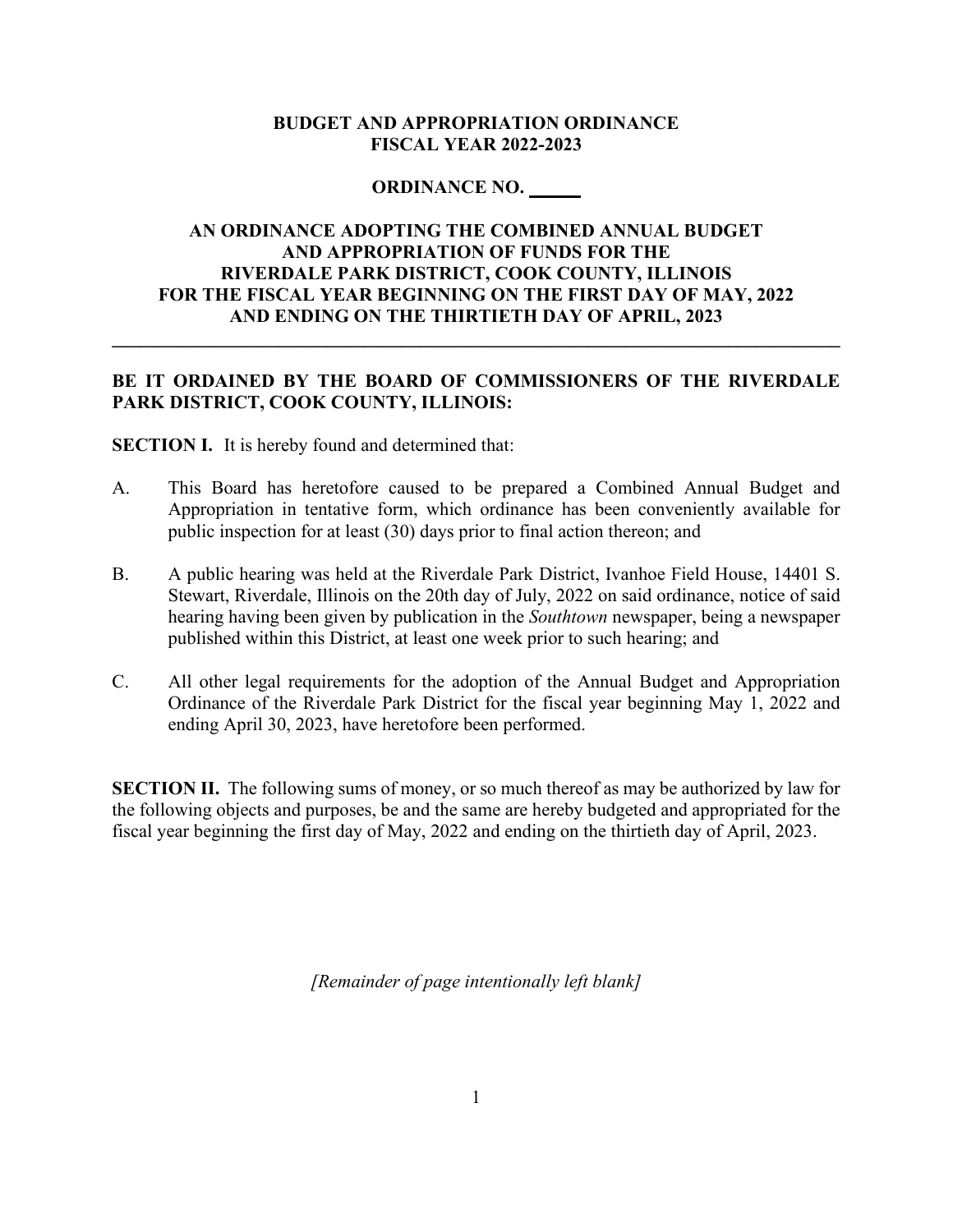# **I. CORPORATE FUND**

| <b>Salaries</b>                | \$259,000 |
|--------------------------------|-----------|
| Contract/Professional Services | 44,500    |
| <b>Utilities</b>               | 171,300   |
| CORPORATE FUND TOTAL           | \$474,800 |

## **II. RECREATION FUND**

| <b>Customer Service Clerks</b><br>\$    | 38,000    |
|-----------------------------------------|-----------|
| <b>Recreation Supplies</b>              | 3,000     |
| Food/Beverages                          | 6,000     |
| Transportation                          | 16,000    |
| Rec Uniforms                            | 1,000     |
| Part-Time Recreation Staff              | 77,000    |
| Instructors                             | 1,000     |
| <b>Summer Camp Staff</b>                | 20,000    |
| <b>Special Events</b>                   | 13,000    |
| Advertising/Marketing                   | 5,000     |
| <b>Adult Program Supplies/Materials</b> | 5,000     |
| <b>Youth Program Supplies/Materials</b> | 15,000    |
| <b>Summer Camp Supplies/Materials</b>   | 3,000     |
| <b>Rental Refunds</b>                   | 20,000    |
| Parking Permit Refund                   | 2,500     |
| RECREATION FUND TOTAL                   | \$225,500 |

## **III. INSURANCE FUND**

| Workmen's Comp Premium             | \$15,000 |
|------------------------------------|----------|
| <b>General Liability Insurance</b> | 39,000   |
| <b>INSURANCE FUND TOTAL</b>        | \$54,000 |

# **IV. SECURITY FUND**

| Repairs/Lighting Improvements \$ | 5,000    |
|----------------------------------|----------|
| <b>Seasonal Park Security</b>    | 25,000   |
| Alarm System                     | 8,000    |
| <b>SECURITY FUND TOTAL</b>       | \$38,000 |

# **V. CAPITAL (BOND) FUND**

| Technology Equipment             | 5,000  |
|----------------------------------|--------|
| <b>Exterior Building Repairs</b> | 25,000 |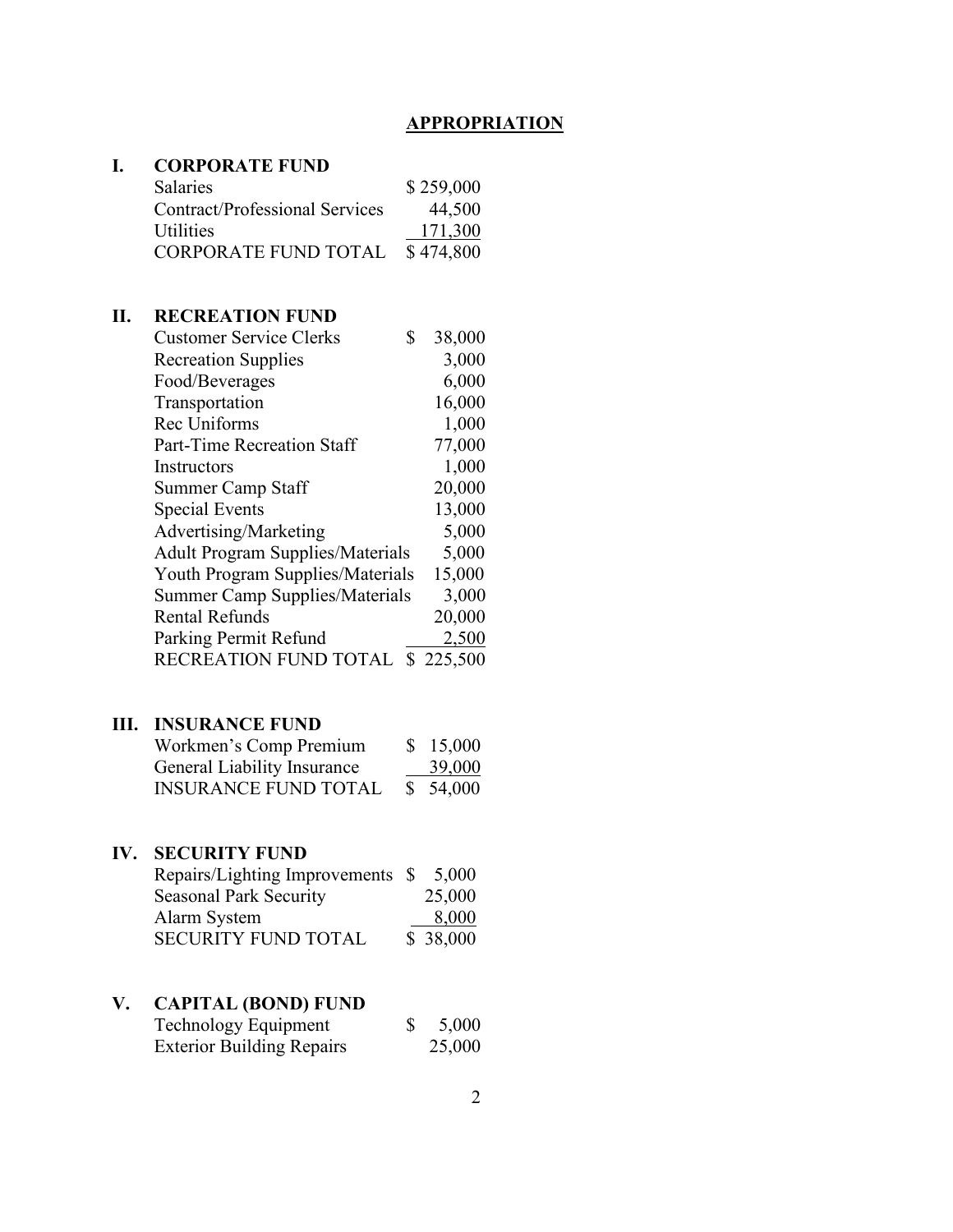|     | <b>Interior Building Repairs</b>        |           | 15,000        |
|-----|-----------------------------------------|-----------|---------------|
|     | <b>Equipment Leasing</b>                |           | 25,000        |
|     | Furniture/Fixtures                      |           | 15,000        |
|     | Contingency                             |           | 10,000        |
|     | Capital Fund                            |           | 10,000        |
|     | <b>CAPITAL FUND TOTAL</b>               |           | \$105,000     |
|     |                                         |           |               |
| VI. | <b>SOCIAL SECURITY FUND</b>             |           |               |
|     | Employer FICA & Medicare                | <u>\$</u> | 5,000         |
|     | <b>SS FUND TOTAL</b>                    | \$        | 5,000         |
|     |                                         |           |               |
|     | VII. UNEMPLOYMENT TAX FUND              |           |               |
|     | Unemployment Insurance                  | \$        | <u>11,000</u> |
|     | <b>UNEMPLOYMENT</b>                     |           |               |
|     | <b>FUND TOTAL</b>                       | \$        | 11,000        |
|     |                                         |           |               |
|     |                                         |           |               |
|     | VIII. PAVING AND LIGHTING FUND          |           |               |
|     | Paving                                  | \$        | 6,000         |
|     | <b>Parking Passes</b>                   |           | 450           |
|     | Snow Removal/Salt                       |           | 1,000         |
|     | PAVING AND LIGHTING                     |           |               |
|     | <b>FUND TOTAL</b>                       | \$        | 7,450         |
|     |                                         |           |               |
| IX. | <b>AUDITING SERVICES FUND</b>           |           |               |
|     | <b>Audit Service</b>                    | \$        | 10,000        |
|     | <b>AUDITING FUND TOTAL</b>              | \$        | 10,000        |
|     |                                         |           |               |
| X.  | <b>SPECIAL RECREATION SERVICES FUND</b> |           |               |
|     | <b>SRS</b>                              | <u>\$</u> | <u>22,000</u> |
|     | <b>SRS FUND TOTAL</b>                   | P.        | 22,000        |
| XI. | <b>DEBT SERVICE FUND</b>                |           |               |
|     | Debt Service                            | \$        | 136,664       |
|     | <b>OSLAD</b> Grant                      |           | 139,300       |
|     | DEBT SERVICE FUND TOTAL \$              |           | 275,964       |
|     |                                         |           |               |
|     |                                         |           |               |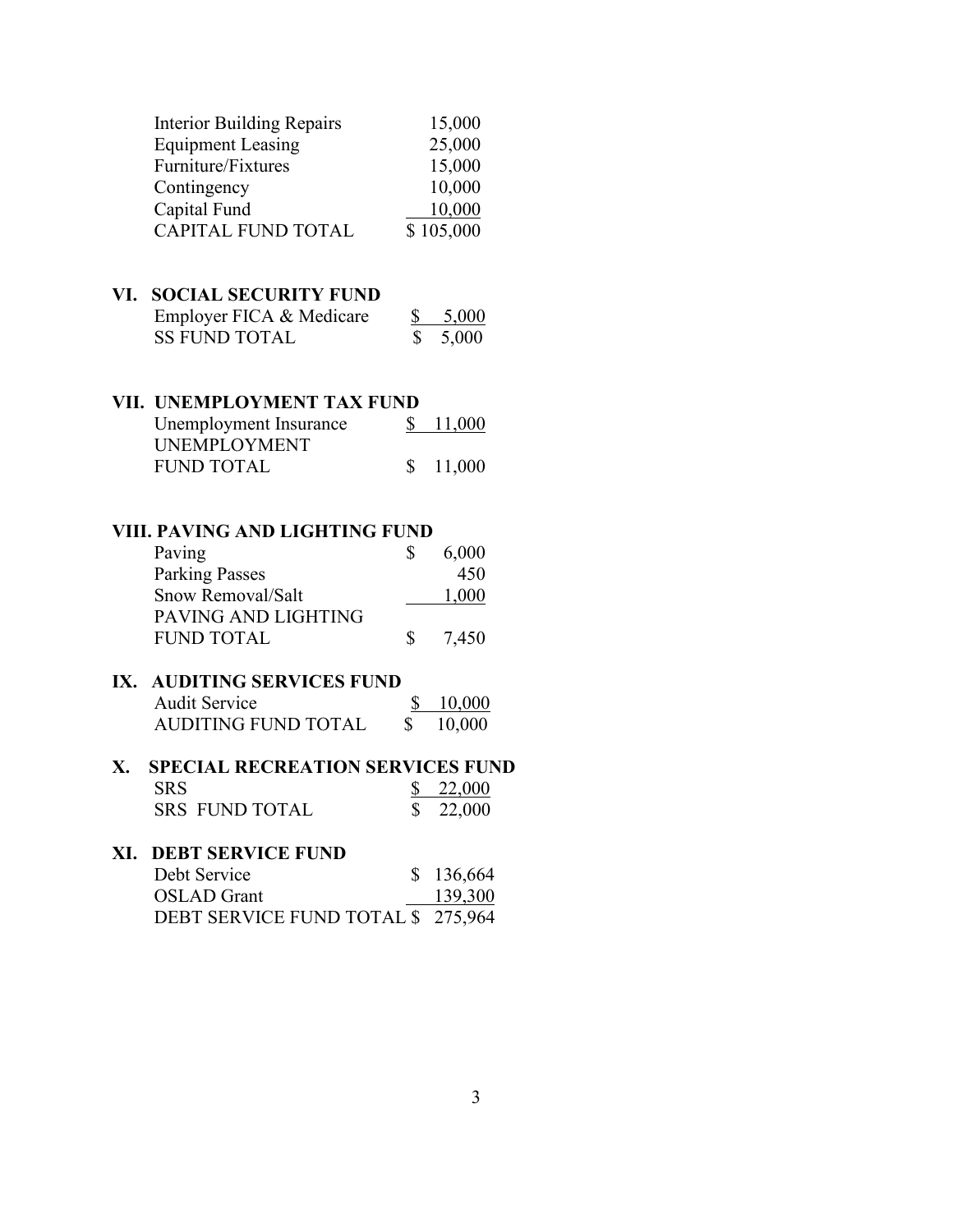| I.  | <b>CORPORATE FUND</b>                               | \$              | 474,800              |
|-----|-----------------------------------------------------|-----------------|----------------------|
| II. | <b>RECREATION FUND</b>                              | \$              | 225,500              |
|     | <b>III. INSURANCE FUND</b>                          | \$              | 54,000               |
| IV. | <b>SECURITY FUND</b>                                | \$              | 38,000               |
| V.  | <b>CAPITAL (BOND) FUND</b>                          | \$              | 105,000              |
| VI. | <b>SOCIAL SECURITY FUND</b>                         | \$              | 5,000                |
|     | VII. UNEMPLOYMENT TAX FUND                          | \$              | 11,000               |
|     | VIII. PAVING AND LIGHTING FUND                      | \$              | 7,450                |
| IX. | <b>AUDITING FUND</b>                                | \$              | 10,000               |
| X.  | <b>SPECIAL RECREATION FUND</b>                      | \$              | 22,000               |
| XI. | <b>DEBT SERVICES FUND</b><br><b>TOTAL ALL FUNDS</b> | <u>\$</u><br>\$ | 275,964<br>1,228,714 |

Each of said sums of money and the aggregate thereof are deemed necessary by this Board to defray the necessary expenses and liabilities of this District during the fiscal year beginning the first day of May, 2022 and ending on the thirtieth day of April, 2023 for the respective purposes set forth.

All unexpended balances of the appropriations for the fiscal year ended April 30, 2022 and prior years are hereby specifically reappropriated for the same general purposes for which they were originally made and may be expended in making up any insufficiency of any other items provided in this appropriation ordinance in accordance with applicable law.

**SECTION III.** As part of the annual budget and appropriation ordinance for the fiscal year beginning the first day of May, 2022 and ending on the thirtieth day of April, 2022, the Board states that:

- A. The estimated cash on hand at the beginning of the fiscal year is \$ 500,000.00
- B. The estimated cash expected to be received during the fiscal year is \$ 650,000.00
- C. The estimated expenditures contemplated for the fiscal year are \$ 1,228,714.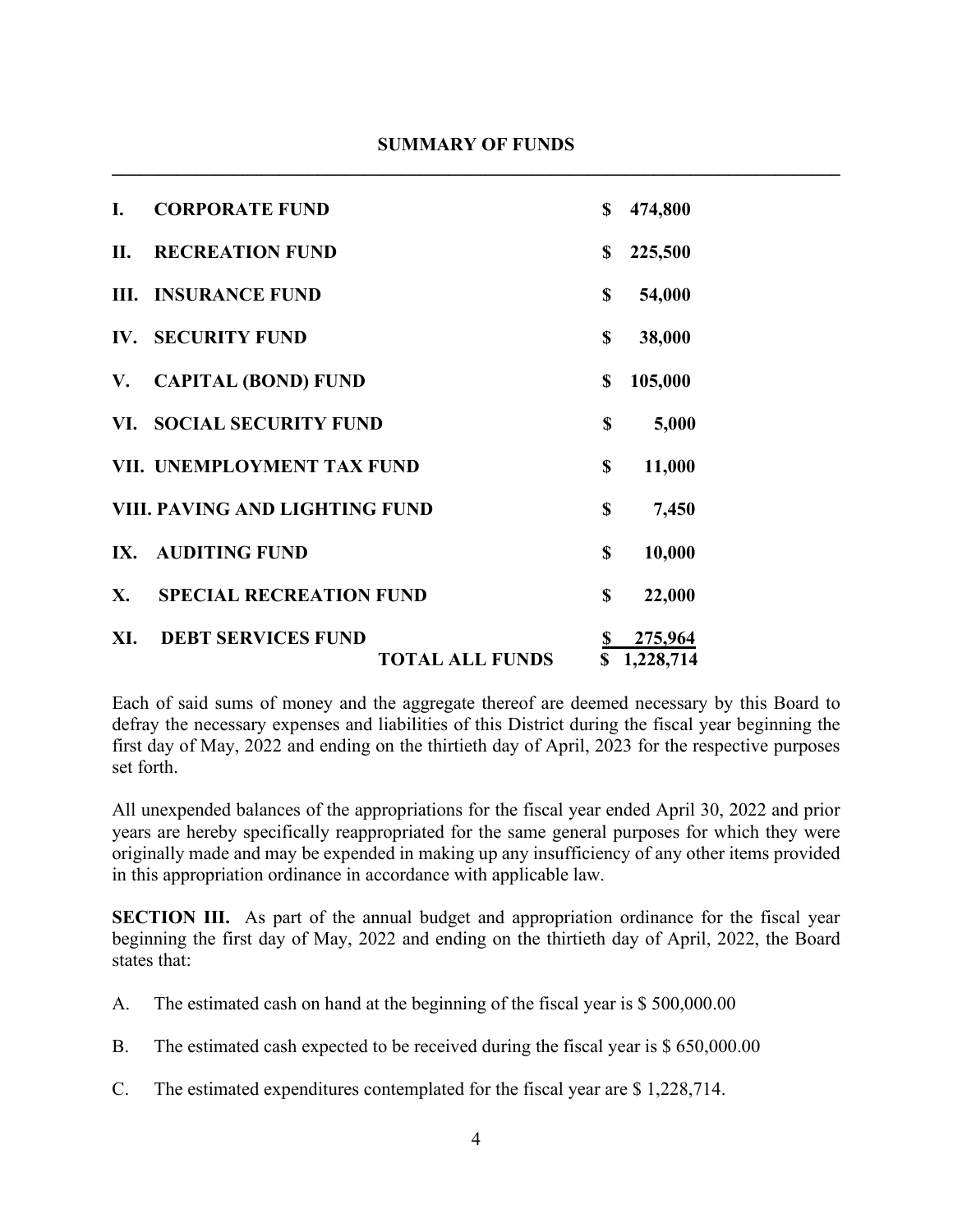- D. The estimated cash expected to be on hand at the end of the fiscal year is \$500,000.00
- E. The estimated amount of taxes to be received by the Riverdale Park District during the fiscal year is \$ 500,000.00

**SECTION IV.** The receipts and revenues of the District derived from sources other than taxation and not specifically appropriated and all unexpected balances from the preceding fiscal year not required for the purpose for which they were appropriated shall constitute the General Corporate Fund and shall first be placed to the credit of such fund.

**SECTION V.** The invalidity of any portion of this ordinance, or any items thereof, shall not render invalid any other portion or item thereof which can be given effect without the invalid part.

**SECTION VI.** This ordinance shall be in full force and effect from and after its passage and approval as required by law.

PASSED AND APPROVED this 20<sup>th</sup> day of July, 2022. AYES: Commissioners  $\mathcal{L}_\mathcal{L} = \{ \mathcal{L}_\mathcal{L} = \{ \mathcal{L}_\mathcal{L} = \{ \mathcal{L}_\mathcal{L} = \{ \mathcal{L}_\mathcal{L} = \{ \mathcal{L}_\mathcal{L} = \{ \mathcal{L}_\mathcal{L} = \{ \mathcal{L}_\mathcal{L} = \{ \mathcal{L}_\mathcal{L} = \{ \mathcal{L}_\mathcal{L} = \{ \mathcal{L}_\mathcal{L} = \{ \mathcal{L}_\mathcal{L} = \{ \mathcal{L}_\mathcal{L} = \{ \mathcal{L}_\mathcal{L} = \{ \mathcal{L}_\mathcal{$ NAYS: Commissioners Commissioners Commissioners Commissioners Commissioners Commissioners Commissioners Commissioners Commissioners Commissioners Commissioners Commissioners Commissioners Commissioners Commissioners Commis \_\_\_\_\_\_\_\_\_\_\_\_\_\_\_\_\_\_\_\_\_\_\_\_\_\_\_\_\_\_\_\_\_\_\_\_\_\_\_\_ ABSENT: Commissioners APPROVED this  $20<sup>th</sup>$  day of July, 2022. President, Riverdale Park District ATTESTED and filed in my office this  $\_\text{day of} \_\text{xx}$ , 2022.  $\overline{\phantom{a}}$  , and the contract of the contract of the contract of the contract of the contract of the contract of the contract of the contract of the contract of the contract of the contract of the contract of the contrac

Secretary, Riverdale Park District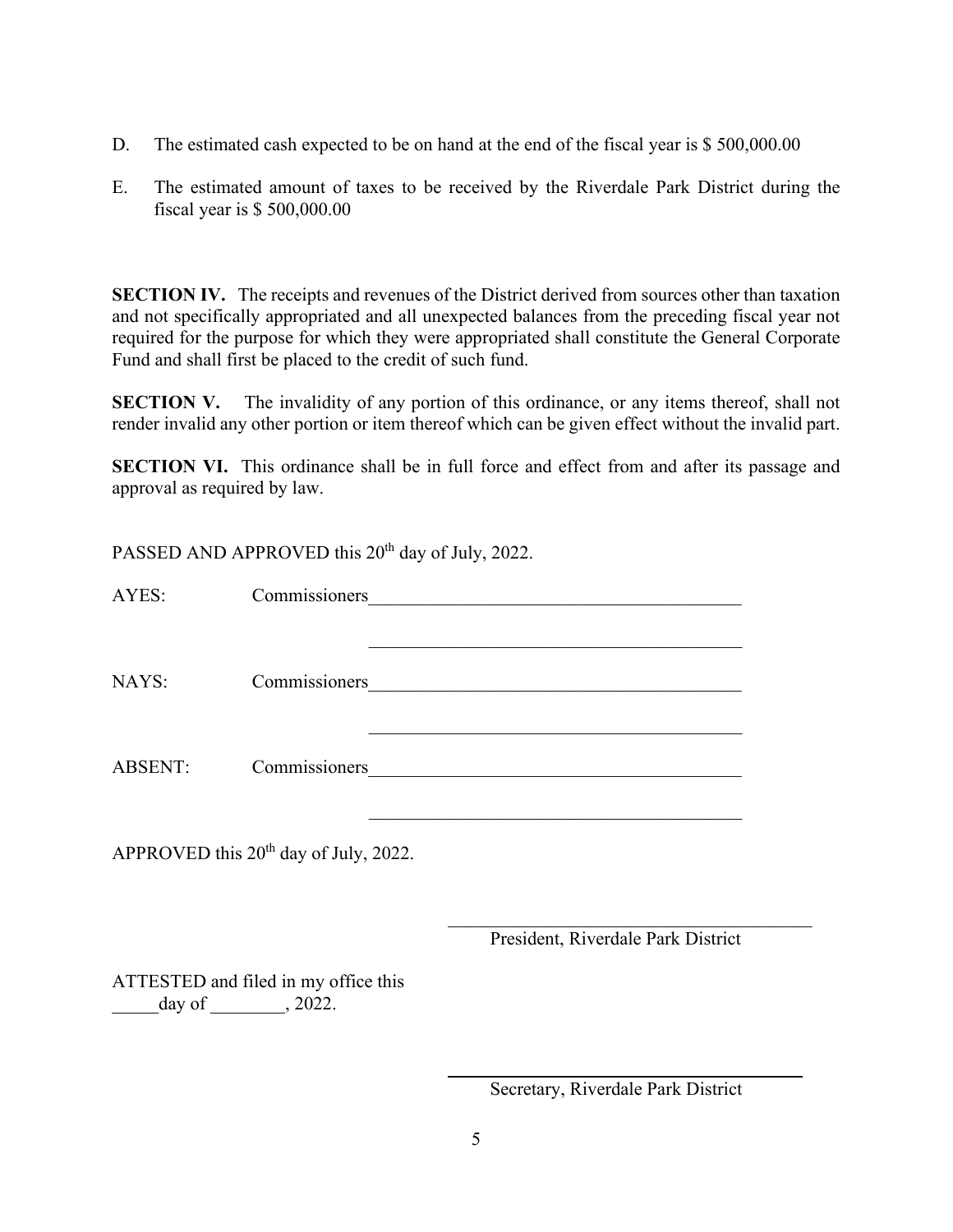#### **STATE OF ILLINOIS ) ) SS. COUNTY OF COOK )**

**I, GWENETTE BRADLEY,** do hereby certify that I am the duly qualified and acting Secretary of the Riverdale Park District in the county and state aforesaid, and as such Secretary I am the keeper of the records and files of the Board of Commissioners of said Riverdale Park District.

I do further certify that the attached and foregoing is a true and complete copy of the COMBINED ANNUAL BUDGET AND APPROPRIATION OF FUNDS ORDINANCE FOR THE RIVERDALE PARK DISTRICT, COOK COUNTY, ILLINOIS, FOR THE FISCAL YEAR BEGINNING MAY 1, 2022 AND ENDING APRIL 30, 2023, as adopted by the Board of Park Commissioners at its properly convened meeting held on the  $20<sup>th</sup>$  day of July, 2022, as appears from the official records of said Park District in my care and custody.

**IN WITNESS WHEREOF,** I have hereunto affixed my official signature and the corporate seal of said Park District at Riverdale, Illinois, on this \_\_\_\_day of \_\_\_\_\_\_\_, 2022.

Secretary, Riverdale Park District

 $\mathcal{L}_\mathcal{L}$  , which is a set of the set of the set of the set of the set of the set of the set of the set of the set of the set of the set of the set of the set of the set of the set of the set of the set of the set of